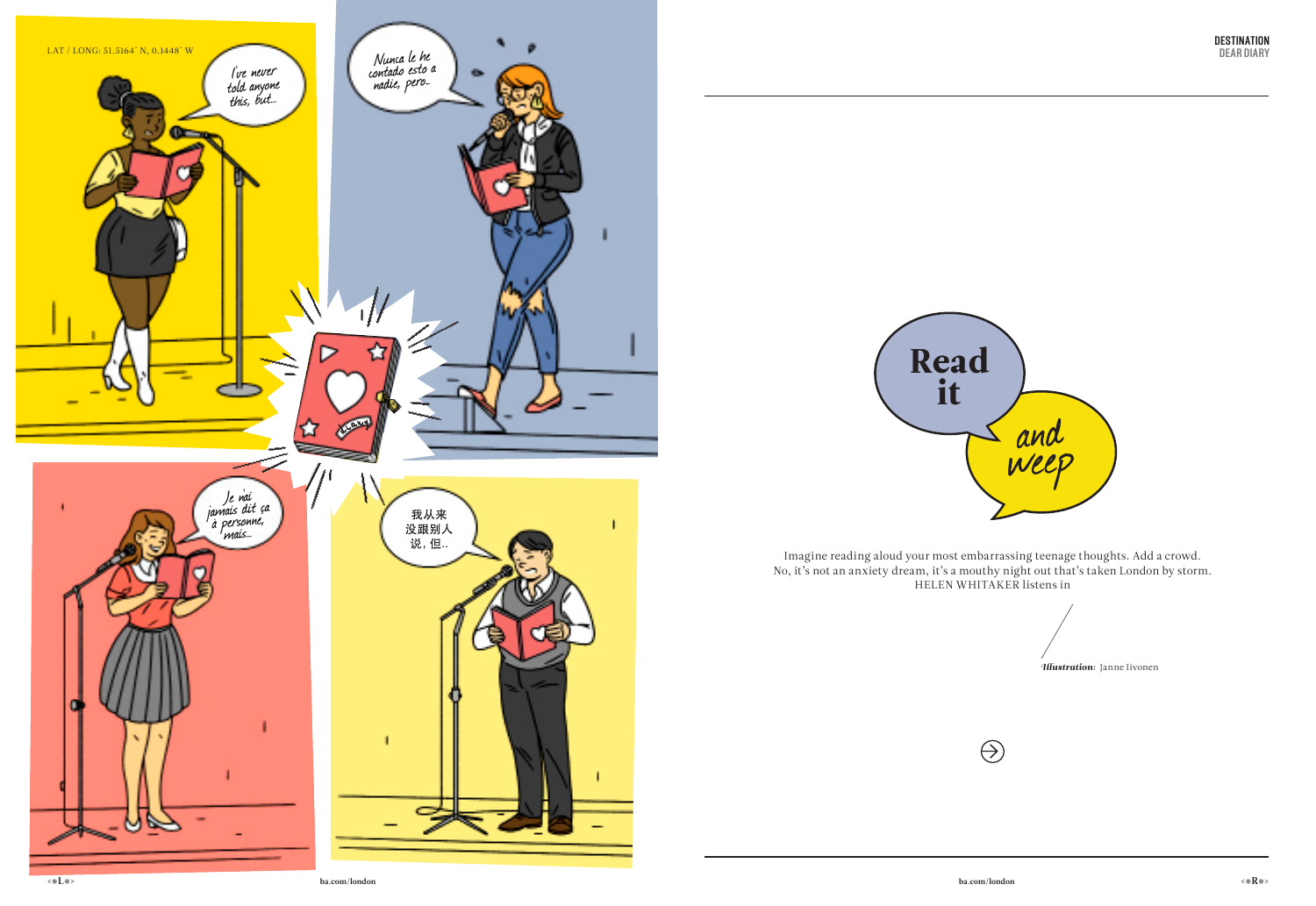## Boys will have just written: "I saw Sarah. She looked fit"

n the wood-panelled basement of a traditional London pub, it's standing room only as a woman approaches the microphone on the spotlit stage, and starts regaling the crowd with an anecdote about a holiday to Corfu that involves a character

known only as 'Microwave Maureen'. As the swell of laughter rises, you'd be forgiven for thinking this was a stand-up gig by a circuit veteran. But not onlyis the material 30 years old, the act isn't even delivered by a professional performer. known o<br>rises, you<br>by a circu

This is Cringe London, where members of the public sign up to read out embarrassing extracts from their teenage diaries in front of a crowd of strangers. Adolescent photos of each of tonight's seven readers flash up on a giant screen as they do it. They're all hoping for the exact response to their private thoughts they most dreaded as a teenager – uproarious laughter.

"It's such a great concept, because the laughs come really easily – much more than any comedy open mic night I've seen," says Lucy Thackray, who has kept diaries intermittently from the ages of nine to 30. She reads extracts from her diary as a 13-year-old on holiday with her parents in France. "Whether we're clever, boring, over-dramatic or introspective, everyone's teenage 'voices' are just delightfully selfimportant and naive," she says.

Pop culture would agree. 'Confessional comedy' is at an all-time high. The traditional (and often self-aggrandising) celebrity autobiography has been usurped in the bestseller lists by collections of personal essays that emphasise the awkward and embarrassing nature of the authors (see: Amy Schumer, Mindy Kaling, Anna Kendrick). King of the average -Joe comedy, Judd Apatow, has put it down to audiences' hunger for honesty. "People uploading their personal experience, in whatever format, has *become* modern entertainment," he has said.

Nothing provides more of a personal experience goldmine than the inner life of your teenage years, which more often

than not comes with a total lack of self-awareness. "It's amazing how many people invoke Anne Frank in their teenage diaries," says organiser of London Cringe, Ana McLaughlin, with a chuckle, "A good 50 per cent." (One of tonight's readers opens her diary with that very reference.) It's worth noting that the readings are punctuated by the readers giving an embarrassed chuckle or burying their heads in their hands when they get to a particularly excruciating sentence, but the atmosphere in the room is one of camaraderie, the audience is laughing along with, rather than *at*, the reader.

Cringe originated in New York in 2005 when a house move led Brooklynite Sarah Brown to uncover her teenage journals. She sent the choice excerpts to her friends by email, who then one-upped her with their own mortifying extracts. The volume of funny, OTT emotional outpourings made her realise that she had the seed of an open-mic night.

A book, compiling diary entries, bad poetry, song lyrics and unsent love letters followed in 2009, before Brown flew over to London to research a British edition of the book and ended up setting up a UK branch of the night with McLaughlin, who worked in the publicity department for the book. Cringe still only operates in two locations (New York and London), but plenty of other places worldwide have diary-reading events.

The most famous of these is Mortified, which has chapters all over the world (including LA, Portland, New York, Amsterdam, Paris, London and Malmö). Mortified has generated a Netflix documentary as well as a regular podcast featuring guest appearances from celebrities such as Alison Brie, Elijah Wood and teen angst icon Alanis Morissette. On this side of the pond, BBC Radio 4 has run *My Teenage Diary* since 2009, with everyone from Terry Wogan to Caitlin Moran reading out extracts and discussing their formative years with host Rufus Hound.

The majority of Cringe readers are female, McLaughlin tells me (although tonight the ratio is 4:3 female to male) and "the diaries tend to be quite different," she says. "The girls are very heavy on detail and, while a girl will spend five pages examining an interaction with a boy, including analysis of what everyone was wearing and maybe even diagrams of the angle they were sitting at, the boys are often more pared back and factual. Boys will have just written: 'I saw Sarah. She looked fit'."  $\odot$